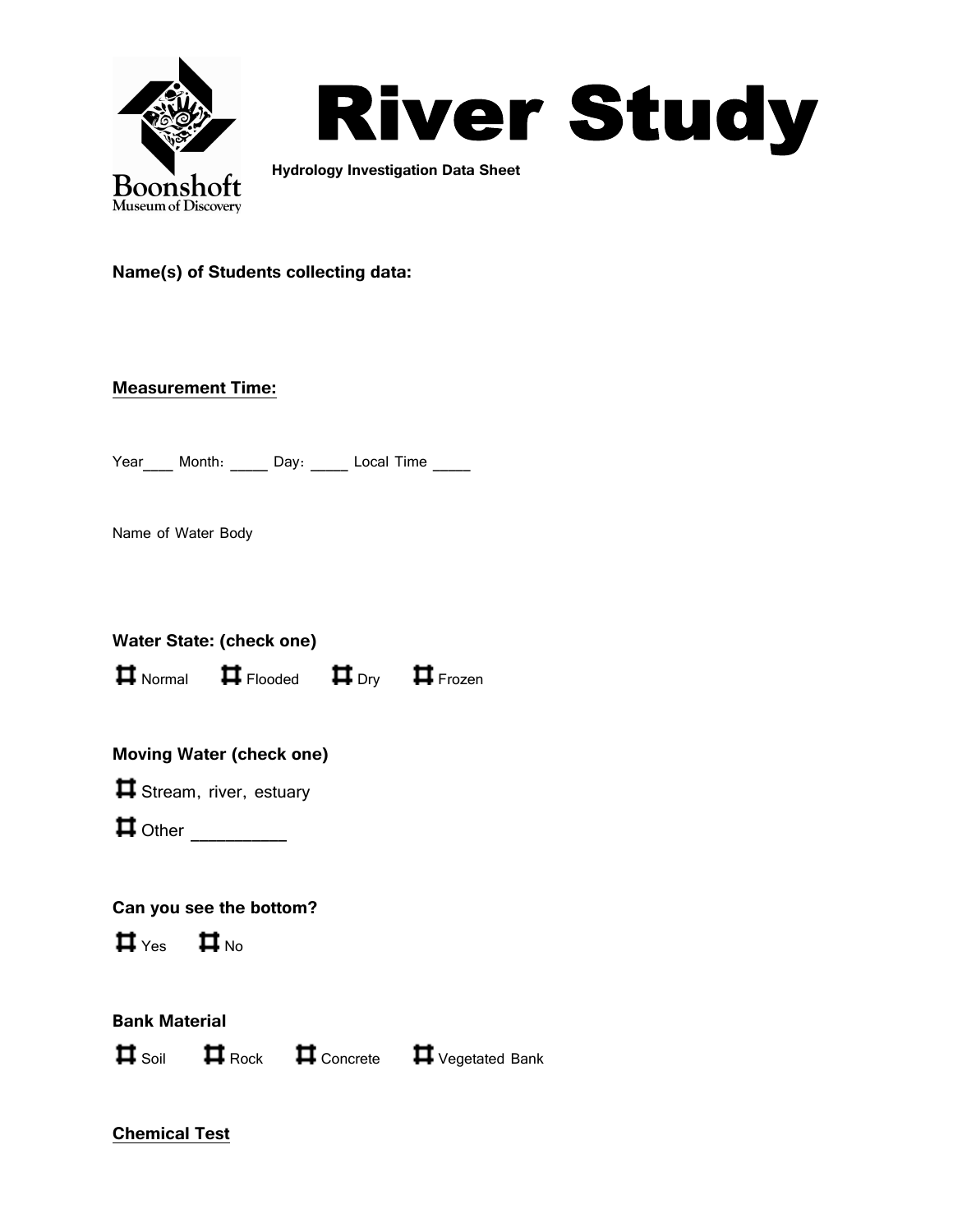| <b>Dissolved</b> |     |
|------------------|-----|
| Oxygen Kit       |     |
|                  |     |
|                  | ppm |

**5-6 ppm Sufficient for most species, <3 ppm Stressful to most aquatic species, <2 ppm Fatal to most species**

| <b>Nitrate</b> |      |  |
|----------------|------|--|
|                | mg/L |  |

# **< 10 mg/L is sufficient for most warm blooded animals**

### **Physical Tests (Temperature, pH, Turbidity, Conductivity)**

| <b>Temperature</b>           |  |
|------------------------------|--|
| Using digital<br>thermometer |  |

| Using Strip | <b>Using Digital</b> |  |
|-------------|----------------------|--|
|-------------|----------------------|--|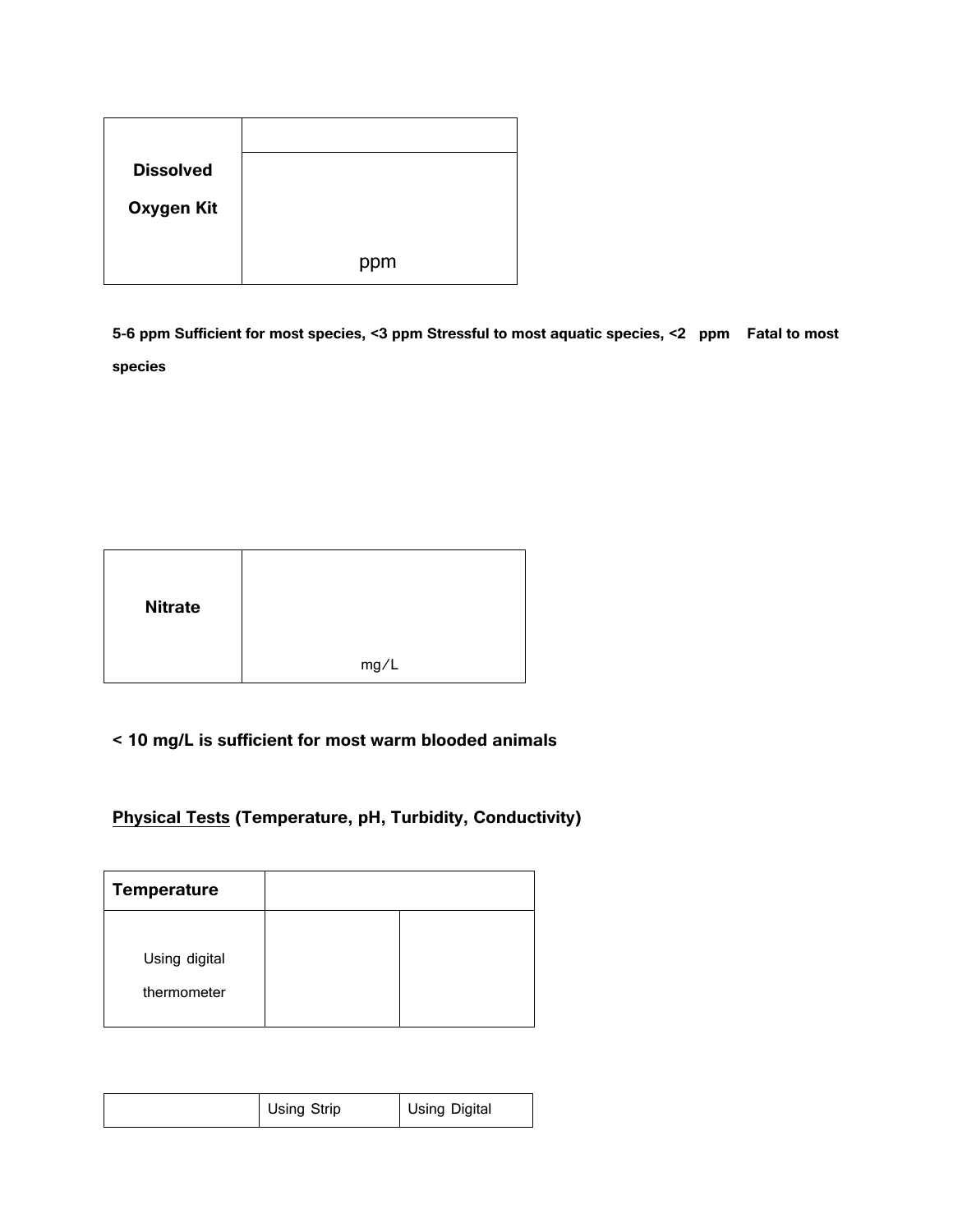| pH |  |
|----|--|
|    |  |

|                    | Length (inches) | Length $(cm)$ |
|--------------------|-----------------|---------------|
| <b>Secchi Disk</b> |                 |               |
|                    |                 |               |
|                    |                 |               |

Secchi Disk reaches the bottom and does not disappear. If checked enter depth to the

bottom of the water site \_\_\_\_\_\_ (m)

# **Biological Test**

| Estimated Count     | Letter | $A=1-9$ B= 10-99 C= 100 or More |  |                     |  |
|---------------------|--------|---------------------------------|--|---------------------|--|
| <b>Group 1 TAXA</b> |        | <b>Group 2 TAXA</b>             |  | <b>Group 3 TAXA</b> |  |
| Water penny         |        | Damselfly                       |  | <b>Blackfly</b>     |  |